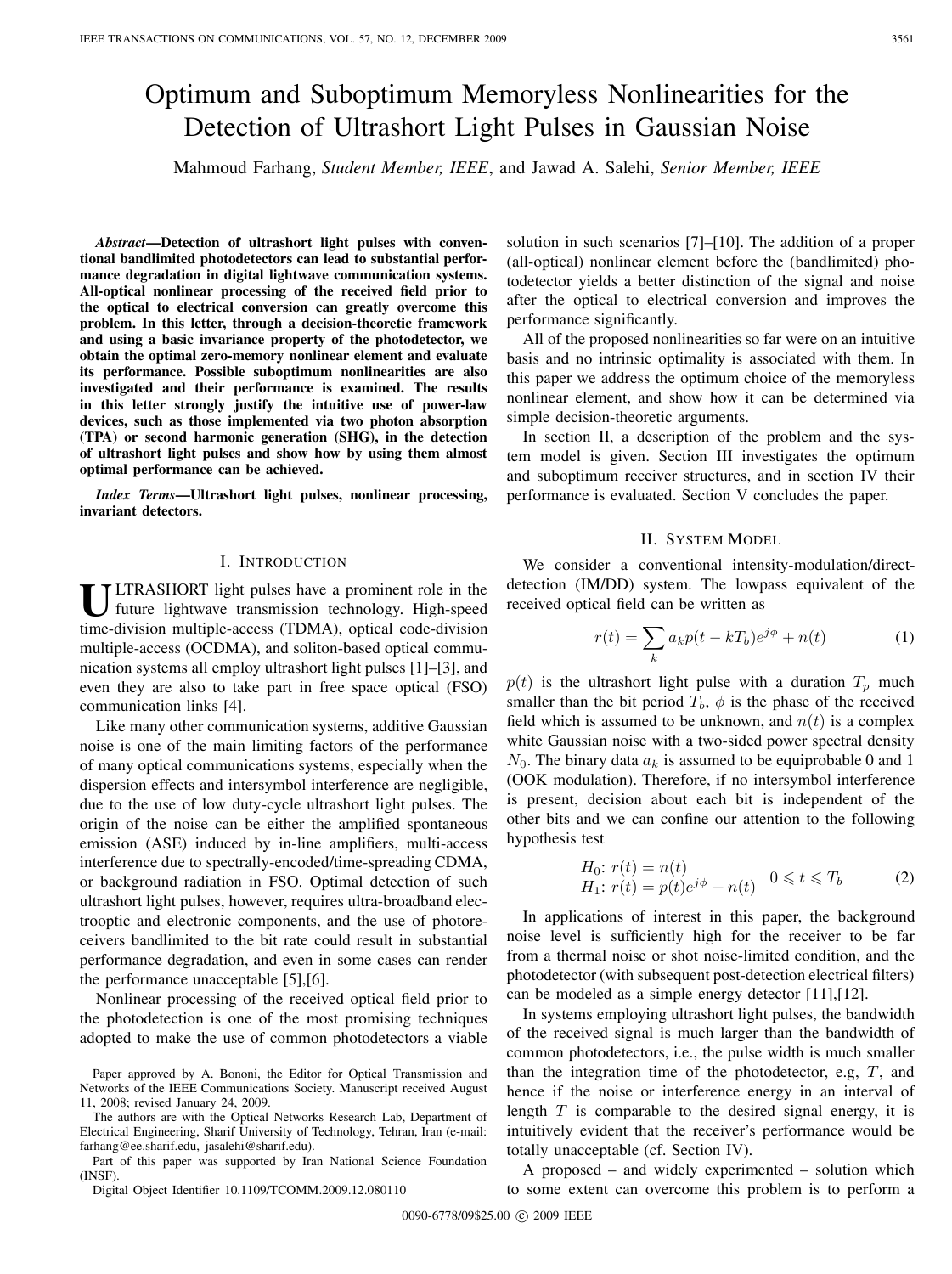

Fig. 1. The general form of the optical nonlinear receiver.

proper all-optical nonlinear processing on the received optical field, prior to passing it to the photodetector, to enhance the detectability of the received pulse. Assuming a zero-memory nonlinear element  $u(\cdot)$ , the receiver structure in this case takes the general form of Fig. 1, where  $H(f)$  is an optical bandpass filter to eliminate the out-of-band noise and produce the signal  $x(t) = r(t) * h(t)$ , and decision about the received data is based on the samples taken at the bit rate at the output. The main element used so far in the experiments is the optical thresholder (hard-limiter), which by passing the high-amplitude ultrashort light pulse and blocking the low-amplitude noise or interference can improve the receiver performance [14]–[16]. The other elements whose use can boost the receiver performance are the power-law devices (i.e.,  $u(x) = |x|^{\nu}$ , as they can increase the contrast between signal and noise [17]–[19]. The above choices for the nonlinear element, however, have been picked quite intuitively and the question arises as to how the nonlinear element should be chosen to yield the optimum bit error rate (BER) result.

Due to the very complex (and unknown) dependence of the photodetector's output statistics on the nonlinear element transfer function, this problem cannot be dealt with directly, that is, writing the probability of error as a function of  $u(\cdot)$  and then carrying an optimization over it. Next section provides an indirect approach to this problem.

## III. OPTIMUM AND SUBOPTIMUM NONLINEAR ELEMENTS

In this section the hypotheses test  $(2)$  is solved by considering the constraint imposed by the photodetector's finite bandwidth and with an application of the theory of statistical invariance, and we shall see that the structure of the resulting detector will give the optimal nonlinearity immediately. A description of the use of invariance in hypothesis testing and signal detection applications is provided in [20] and [21], respectively.

With the common assumption that the optical receiver is band-limited to the bit rate  $(T_b = T)$ , we consider the hypothesis test (2) with the presumption that the receiver should have the structure shown in Fig. 1. This implies that the decision variable would have the form  $\int_0^T |u(x(t))|^2 dt$ . Since  $u(\cdot)$  is memoryless and time-invariant, the decision variable remains invariant with a cyclic shift of the signal in the interval  $(0, T)$ , i.e.,  $\int_0^T |u(x_T(t+\tau))|^2 dt$  will be unvaried when  $\tau$ changes in  $(0, T)$ , with  $x_T(t + \tau) \triangleq x((t + \tau) \mod T)$ . So, should one use a decision variable of this type, and noting that  $H(f)$  is time-invariant, the hypothesis test (2) will be invariant under the group of transformations  $G_1 = \{ g_\tau : g_\tau r(t) =$  $r_T(t + \tau), \tau \in [0, T]$ .

Moreover, since the phase  $\phi$  is unknown it is easily verified that any rotation in the complex plane also leaves the problem

invariant [25]. That is, the problem is invariant under the group  $G_2 = \{ g_\theta : g_\theta r(t) = e^{j\theta} r(t), \theta \in [0, 2\pi] \}$ , and as a result the problem is also invariant under the group  $G = G_1 \times G_2$ , i.e., the direct product of  $G_1$  and  $G_2$  [23],[25]. Hence, due to the principle of statistical invariance, any reasonable detector should also remain invariant under  $G$ , and so our problem is reduced to finding the optimum detector in the class of all detectors which are invariant under this group [20]–[24].

To this end, consider the vector model of the hypothesis test (2), in which after dispensing with the irrelevant noise components, the waveforms  $r(t)$ ,  $p(t)$ , and  $n(t)$  are represented by the complex vectors **r**, **p**, and **n**, each of a finite dimensionality  $2BT + 1$ , with B being the bandwidth of the pulse  $p(t)$  [26]. The counterpart of group  $G$  for this vector model is the group  $\tilde{G} = \{\tilde{g}_{\theta,\tau} : \tilde{g}_{\theta,\tau} \mathbf{r} = e^{j\theta} \mathbf{r}_{\tau}, \theta \in [0, 2\pi], \tau \in [0, T]\},\$  where  $\mathbf{r}_{\tau}$ denotes the vector representation of  $r_T(t + \tau)$ .

The classical method of obtaining the best invariant detector for an invariant decision problem is to first find the maximal invariant statistics  $y = M(r)$  (i.e., an invariant statistics as a function of which any other invariant statistics can be expressed), find its densities under hypotheses  $H_0$  and  $H_1$ , and construct the likelihood ratio  $L(y)$ . That is, the decision rule which yields the minimum probability of error (using the maximum-likelihood (ML) criterion for binary equiprobable data) is given by

$$
L(y) = \frac{f(y|H_1)}{f(y|H_0)} \mathop{\lessgtr}\limits_{H_1}^{H_0} 1
$$
 (3)

with  $f(y|H_i)$  the density of y under hypothesis  $H_i$  [20]–[24].

The ratio of the maximal invariant densities in (3) may also be obtained by integrating the densities of  $\tilde{g}_{\theta,\tau}$ **r** over all  $\tilde{g}_{\theta,\tau} \in$  $\ddot{G}$ , i.e.,

$$
L(y) = \frac{\int_{\tilde{G}} f(\tilde{g}_{\theta,\tau} \mathbf{r}|H_1) d\nu(\tilde{g}_{\theta,\tau})}{\int_{\tilde{G}} f(\tilde{g}_{\theta,\tau} \mathbf{r}|H_0) d\nu(\tilde{g}_{\theta,\tau})}
$$
(4)

in which  $\nu$  is a left invariant Haar measure on  $\tilde{G}$  [23],[27],[28]. Note that finding  $L(y)$  via the relation (4) does not require the explicit identification of the maximal invariant statistics and its densities, and in some cases (as the case we deal with here) may be more favourable.

It can be shown that for our case  $d\nu(\tilde{g}_{\theta,\tau})$  is equal to the differential  $d\theta d\tau$  [23], whereupon, noting that  $f(\mathbf{r}|H_1)$  =  $(2\pi N_0)^{-(2BT+1)} \exp(-\frac{1}{2N_0} ||\mathbf{r} - e^{j\phi} \mathbf{p}||^2)$ , we have from (4)

$$
L(y) = \frac{\int_0^T \int_0^{2\pi} \exp(-\frac{1}{2N_0} ||\mathbf{r}_{\tau} - e^{j(\phi - \theta)} \mathbf{p}||^2) d\theta d\tau}{\int_0^T \int_0^{2\pi} \exp(-\frac{1}{2N_0} ||\mathbf{r}_{\tau}||^2) d\theta d\tau}
$$
  
= 
$$
\frac{\exp(-\frac{E_0}{N_0})}{T} \int_0^T I_0 \left( \left| \frac{1}{N_0} \int_0^T r_T(t + \tau) p^*(t) dt \right| \right) d\tau
$$
(5)

where  $E_0 = \frac{1}{2} E_p = \frac{1}{2} \int |p(t)|^2 dt$  and  $I_0(\cdot)$  is the modified Bessel function of the first kind of order zero. If  $p(t)$  is nonzero only in the interval  $(0, T_p)$ , with  $T_p \ll T$ , it can be easily verified that  $r_T(t + \tau)$  in the above equation can be safely replaced by  $r(t + \tau)$ , and from (3) we arrive at the decision rule

$$
\int_0^T I_0 \Big( \Big| \frac{1}{N_0} \int_0^T r(t+\tau) p^*(t) dt \Big| \Big) d\tau \sum_{H_1}^{H_0} T e^{\frac{E_0}{N_0}} \tag{6}
$$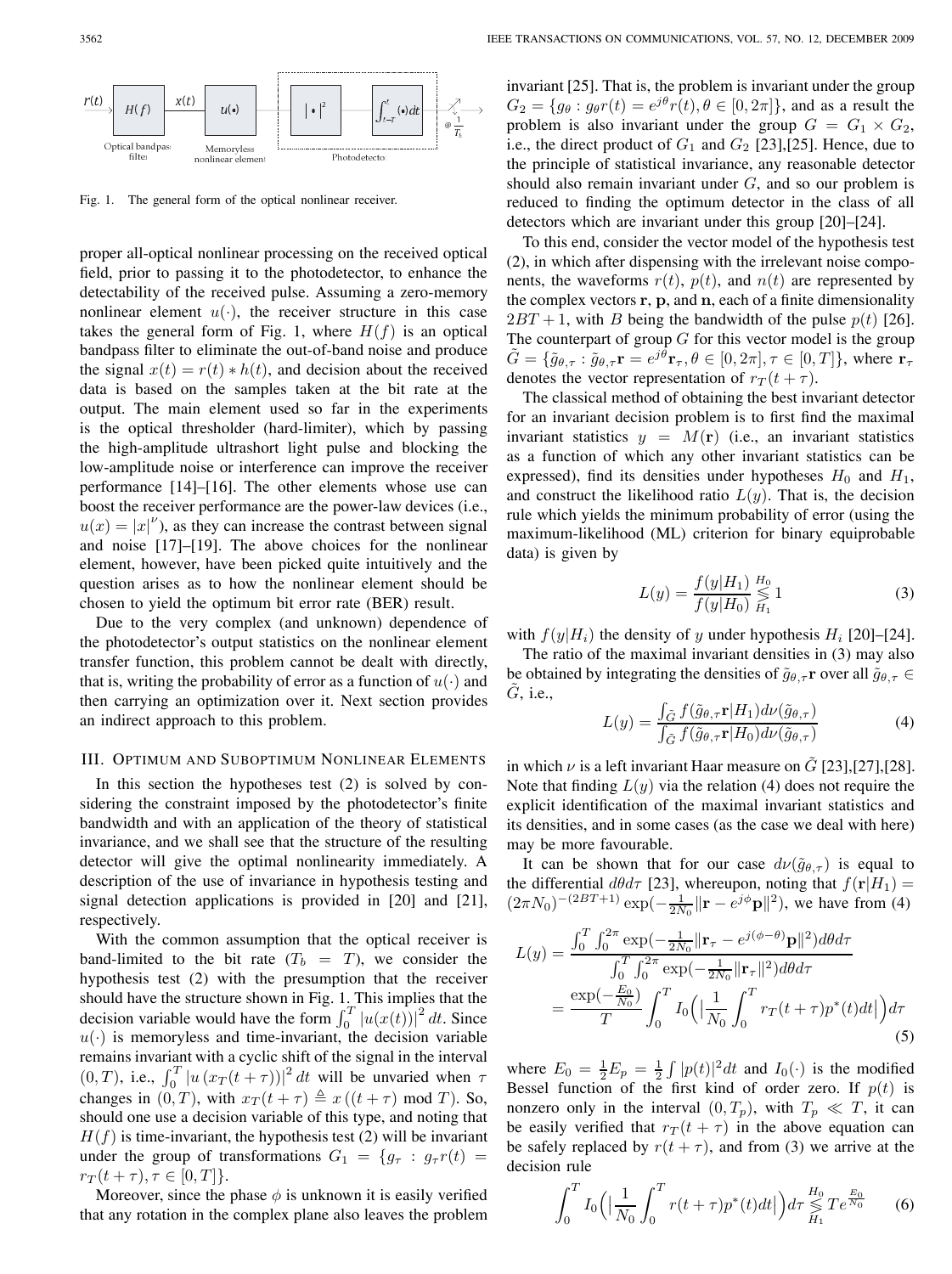

Fig. 2. The transfer function of the optimum and two suboptimum nonlinearities.

Since this detector is the optimum in the class of all  $G$ invariant detectors, it can directly be inferred that the optimal nonlinear element in the receiver structure of Fig. 1 should be chosen to be of the form  $u_{opt}(x) = \sqrt{I_0(|x|/N_0)}$ . Furthermore, it follows from (6) that the bandpass filter preceding the nonlinearity should be matched to the pulse shape, as might have been expected. However, even though the use of such a nonlinearity yields the best performance, its all-optical implementation may prove to be impracticable. Consequently, some suboptimum but feasible nonlinearities should be sought. From a plot of the transfer function of  $u_{opt}(x)$ , it can be observed that the aforementioned thresholder and power-law devices may be considered as good approximations to the optimum nonlinear element (Fig. 2).

Theoretically, optical power-law devices can be implemented by phenomena such as  $\nu$ th harmonic generation or  $\nu$ -photon absorption [29]. Thus far, however, only second harmonic generation (SHG) and two-photon absorption (TPA) have the sufficient conversion efficiency to be used in experiments [17]. Using a combination of SHG and TPA a power-law device with  $\nu = 4$  might also be achieved. The ideal optical thresholder, on the other hand, has not been realized yet. Nonetheless, several approximations to the device have been developed using nonlinear optical loop mirror (NOLM) or nonlinear effects in optical fiber, such as self phase modulation (SPM) [7],[14]–[16]. However, almost all of them should be modeled as nonlinear devices with memory, and performance analysis of receivers incorporating them should allow for the exact model of the device. So, in the following we will not consider this kind of nonlinearity.

## IV. PERFORMANCE ANALYSIS OF THE RECEIVER

In this section we investigate the performance of the optimum and suboptimum receiver structures obtained above. In addition, it would also be helpful to include the (already known) receiver performance in the two special cases of

1) ideal detection, where the bandwidth of the photodetector is much larger than the signal bandwidth ( $T \rightarrow 0$ ), and the receiver reduces to an envelope detector [2],[13], and

2) when no nonlinearity is placed before the photodetector [12].

The latter reveals how much a nonlinearity would improve the performance, and what the result would be were it not to be used. On the other hand, the former provides us with a lower bound to the performance of all detection schemes and can serve as a benchmark to have a correct (optimistic) anticipation of the performance of the receivers to be designed.

We now proceed to the optimum nonlinear detection scheme.

### *A. The Optimum Nonlinear Receiver*

The structure of the optimum nonlinear receiver is given by relation (6). While owing to the known structure of the receiver its performance may be found through Monte Carlo simulation, having a proper approximation of the probability density function (pdf) of the decision statistic would be of great use in the performance analysis, especially in high SNR (very small BER) scenarios.

By fitting the simulated histogram of the statistic with a large number of available pdfs, it was concluded that the lognormal distribution would be an accurate approximation in different SNRs (Fig. 3). This result may be intuitively justified noting the exponential behavior of the function  $I_0(\cdot)$ .

With the standard lognormal density of the form  $f(y) =$  $(\sqrt{2\pi}\sigma y)^{-1}e^{-\frac{(\ln y-\mu)^2}{2\sigma^2}}$ , it suffices to find the first and the second moments of y under  $H_0$  and  $H_1$ , whence the parameters of the distribution are easily determined. These moments can be obtained by invoking the Taylor series expansion of  $I_0(\cdot)$  and using the results of [35] for the (joint) moments of the amplitude of Gaussian processes. Here the results are omitted due to space limitations. Fig. 4 shows the performance of the receiver with the optimum nonlinearity in the cases  $T/T_p = 10$  and 100. The conventional Gaussian pulse shape is assumed and the average signal-to-noise ratio (SNR) per bit (for OOK modulation) is  $SNR<sub>b</sub> = E_0/2N_0$ . Both the simulation results and the BER determined analytically using the lognormal approximation, along with the performance of the ideal detector and the detector with no nonlinearity are presented.

There exists a good agreement between the approximation and simulation results. It is also seen that as expected, the performance of the receiver with no nonlinear element is very poor and a remarkable improvement in the performance comes about with the introduction of the optimal nonlinear element, especially for large values of  $T/T_p$ . Note that by using the optimal nonlinearity in a receiver with a bandwidth of about one-tenth of that of the signal, the performance degradation will be less than an order of magnitude, compared to the ideal detection scheme.

## *B. Suboptimum Nonlinear Receivers*

We now examine the performance of receivers incorporating  $\nu$ -law devices for  $\nu = 2$  and 4. The probability distribution of functionals of the form  $y = \int_0^T |x(t)|^{2\nu} dt$ , with  $x(t)$  a complex Gaussian process, have been found only for  $\nu = 1$ [30]. When  $T/T_p$  is large, by the central limit theorem the normal distribution can be used as a first try. However, a better approximation is to invoke the gamma limit theorem (GLT)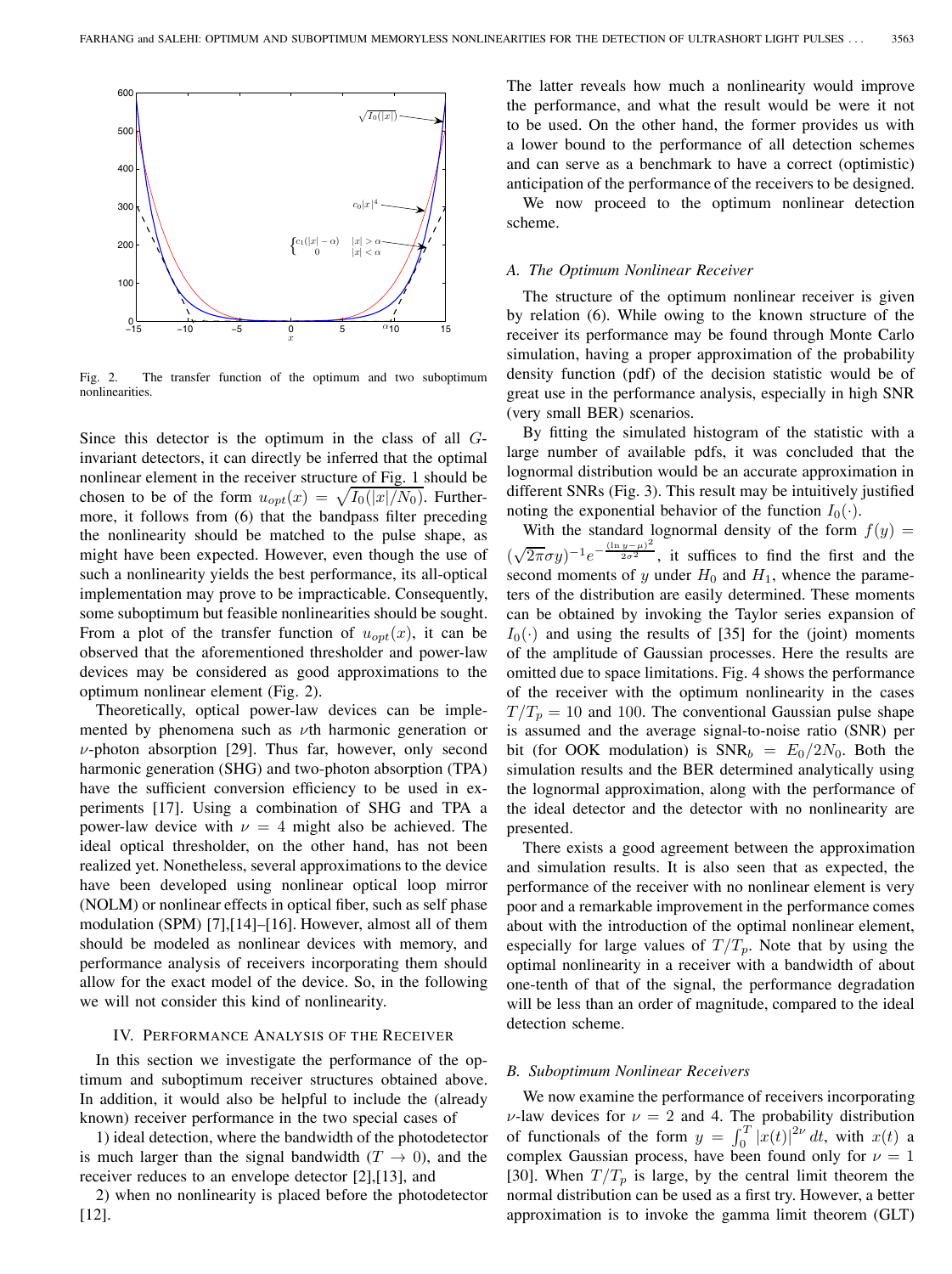

Fig. 3. Lognormal fit to the histogram of the simulated data. (a) Noise alone, and (b) signal plus noise, at  $E_0/N_0 = 14$  dB and  $T/T_p = 100$ .

which roughly states that a summation of positively skewed random variables converges more rapidly to the gamma density than to normal [31],[32]. While in the case  $\nu = 1$  this approximation is very accurate, deviations from gamma are more pronounced when  $\nu$  increases.

Noting that the gamma pdf is the first term in the Laguerre series expansion of a distribution, the approximation can be improved by considering more terms of the series [33],[34]. Proceeding up to the third term, the modified pdf can be written as  $f(y) = e^{-y/\beta}(\frac{y}{\beta})^{\alpha} [c_0 + c_3 L_3^{\alpha} (y/\beta)],$  where  $L_i^{\alpha}$ is the generalized Laguerre polynomial and  $\alpha$ ,  $\beta$ ,  $c_0$ , and  $c_3$ are determined using the first three moments of the desired random variable [35].

Figures 5 and 6 show the performance of power-law receivers for  $T/T_p = 100$  and 10, respectively. While the above approximation is fairly accurate for  $\nu = 2$ , for  $\nu = 4$  it underestimates the performance about an order of magnitude and more terms of the Laguerre series should be included to achieve sufficient accuracy. So for  $\nu = 4$  only simulation results are presented in these figures.

We notice that the performance improves substantially when



Fig. 4. Performance of the optimum detector, detector with no nonlinearity (NL), and ideal detector.



Fig. 5. Performance of power-law devices  $(T/T_p = 100)$ .

we move from  $\nu = 1$  (no nonlinearity present) to  $\nu = 2$ , and as we progress to  $\nu = 4$  the improvement is more pronounced for larger values of  $T/T_p$ . Most importantly, however, we observe that the performance for  $\nu = 4$  is almost identical to that of the optimum nonlinearity and the suboptimality is indeed intangible. Therefore, using (practicable) power-law devices the optimum performance could be achieved. In particular, when  $T/T_p$  is not too large (Fig. 6), near optimal detection can be accomplished only by a simple square-law nonlinearity, such as those implemented by TPA or SHG.

## V. CONCLUSION

The problem of detection of ultrashort light pulses, when solved by invoking an invariance property imposed by the photodetector's finite bandwidth, yields the optimum zeromemory nonlinear element that should be used in the receiver structure. Though the use of this element may not be feasible, we showed that using practicable power-law devices significant – or even almost optimal – performance improvement can be accomplished. Particularly, even if the bandwidth of the receiver is about 0.01 of the bandwidth of the ultrashort